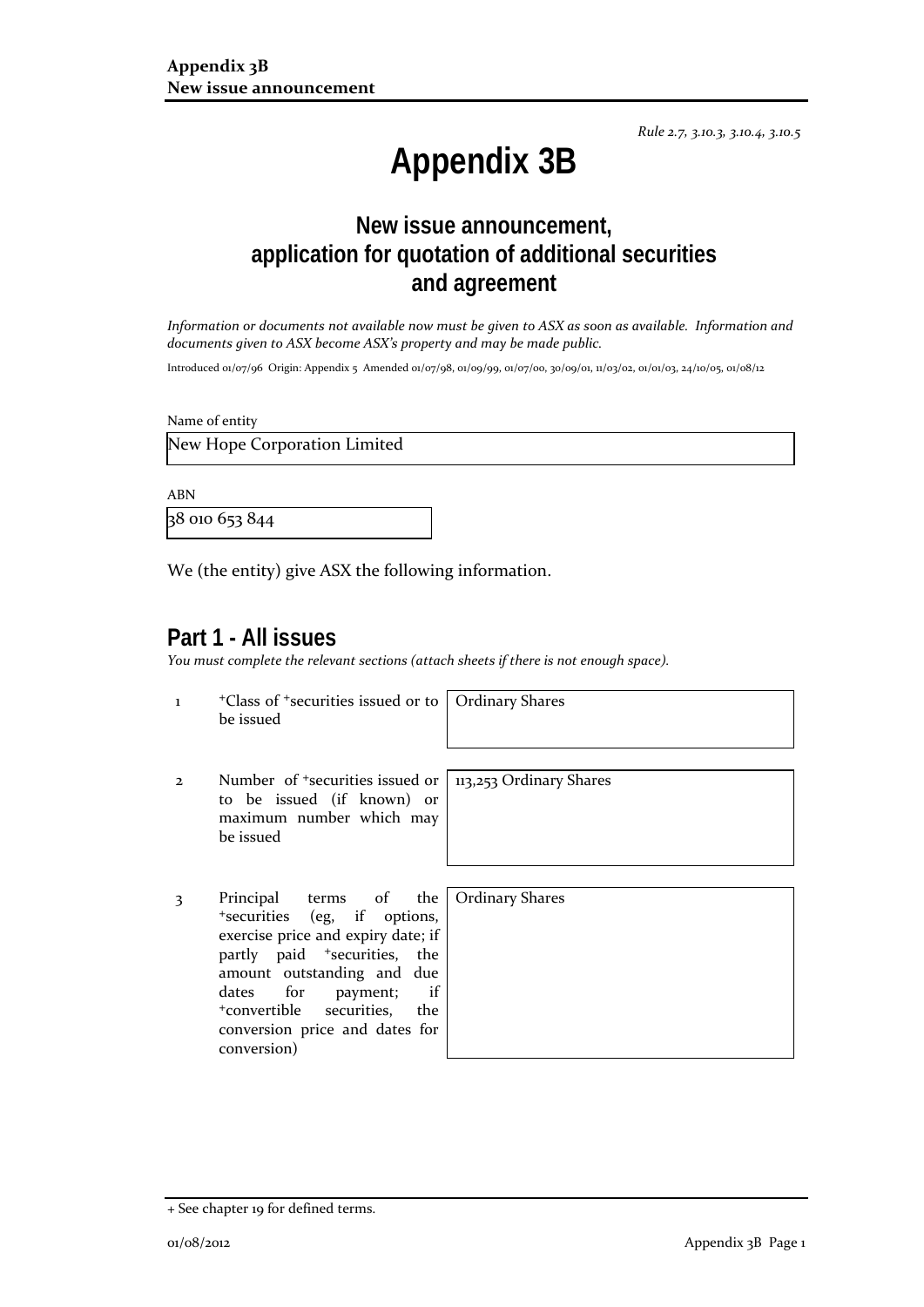| Do the <sup>+</sup> securities rank equally<br>in all respects from the date of<br>allotment with an existing +class<br>of quoted +securities?                                                                                                                                                                                                                                                                                                 | Yes                                                                                                                                |
|------------------------------------------------------------------------------------------------------------------------------------------------------------------------------------------------------------------------------------------------------------------------------------------------------------------------------------------------------------------------------------------------------------------------------------------------|------------------------------------------------------------------------------------------------------------------------------------|
| If the additional securities do<br>not rank equally, please state:<br>the date from which they do<br>$\bullet$<br>• the extent to which they<br>participate for the<br>next<br>dividend, (in the case of a<br>distribution)<br>trust,<br><b>or</b><br>interest payment<br>the extent to which they do<br>$\bullet$<br>not rank equally, other than<br>in relation to the<br>next<br>dividend,<br>distribution<br><b>Or</b><br>interest payment |                                                                                                                                    |
| Issue price or consideration                                                                                                                                                                                                                                                                                                                                                                                                                   | Nil                                                                                                                                |
| Purpose of the issue<br>(If issued as consideration for<br>the acquisition of assets, clearly<br>identify those assets)                                                                                                                                                                                                                                                                                                                        | Issue of Ordinary Shares following the vesting of<br>Performance Rights issued under the Employee<br>Performance Share Rights Plan |
| Is the entity an <sup>+</sup> eligible entity<br>that<br>has<br>obtained<br>security<br>holder approval under rule 7.1A?<br>If Yes, complete sections 6b - 6h<br>in relation to the <sup>+</sup> securities the<br>subject of this Appendix 3B, and<br>comply with section 6i                                                                                                                                                                  | No                                                                                                                                 |
| The date the security holder<br>resolution under rule 7.1A was<br>passed                                                                                                                                                                                                                                                                                                                                                                       | N/A                                                                                                                                |
| Number of <sup>+</sup> securities issued<br>without security holder approval<br>under rule 7.1                                                                                                                                                                                                                                                                                                                                                 | N/A                                                                                                                                |
| Number of <sup>+</sup> securities issued<br>with security holder approval<br>under rule 7.1A                                                                                                                                                                                                                                                                                                                                                   | N/A                                                                                                                                |
|                                                                                                                                                                                                                                                                                                                                                                                                                                                |                                                                                                                                    |

<sup>+</sup> See chapter 19 for defined terms.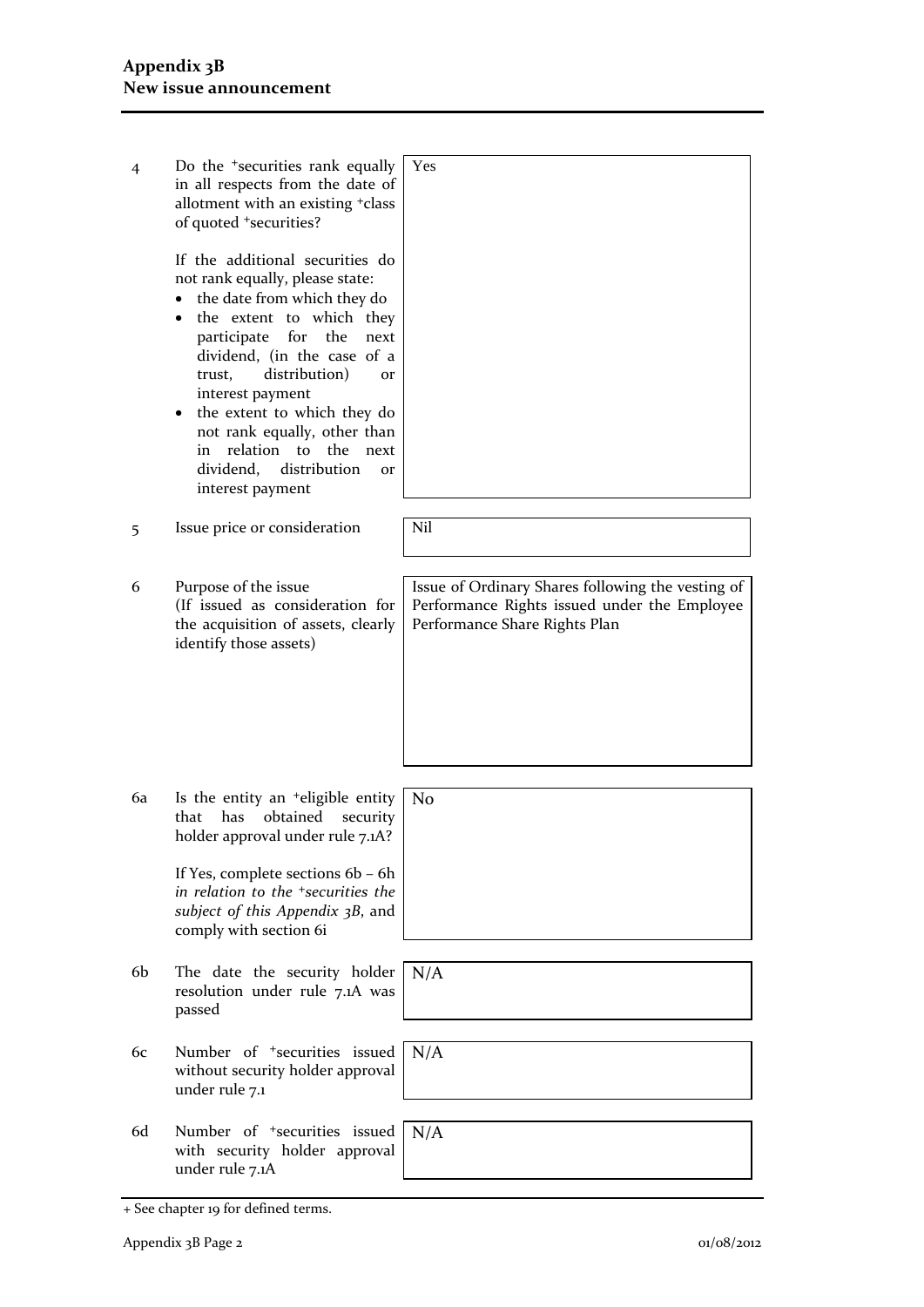- 6e Number of +securities issued with security holder approval under rule 7.3, or another specific security holder approval (specify date of meeting)  $N/A$
- 6f Number of securities issued under an exception in rule 7.2
- 6g If securities issued under rule 7.1A, was issue price at least 75% of 15 day VWAP as calculated under rule 7.1A.3? Include the issue date and both values. Include the source of the VWAP calculation.
- 6h If securities were issued under rule 7.1A for non-cash consideration, state date on which valuation of consideration was released to ASX Market Announcements
- 6i Calculate the entity's remaining issue capacity under rule 7.1 and rule 7.1A – complete Annexure 1 and release to ASX Market Announcements
- 7 Dates of entering <sup>+</sup>securities into uncertificated holdings or despatch of certificates
- 8 Number and <sup>+</sup>class of all <sup>+</sup>securities quoted on ASX (*including* the securities in section 2 if applicable)

| Number      | <sup>+</sup> Class     |
|-------------|------------------------|
| 830,933,112 | <b>Ordinary Shares</b> |
|             |                        |

N/A

N/A

N/A

N/A

31 January 2014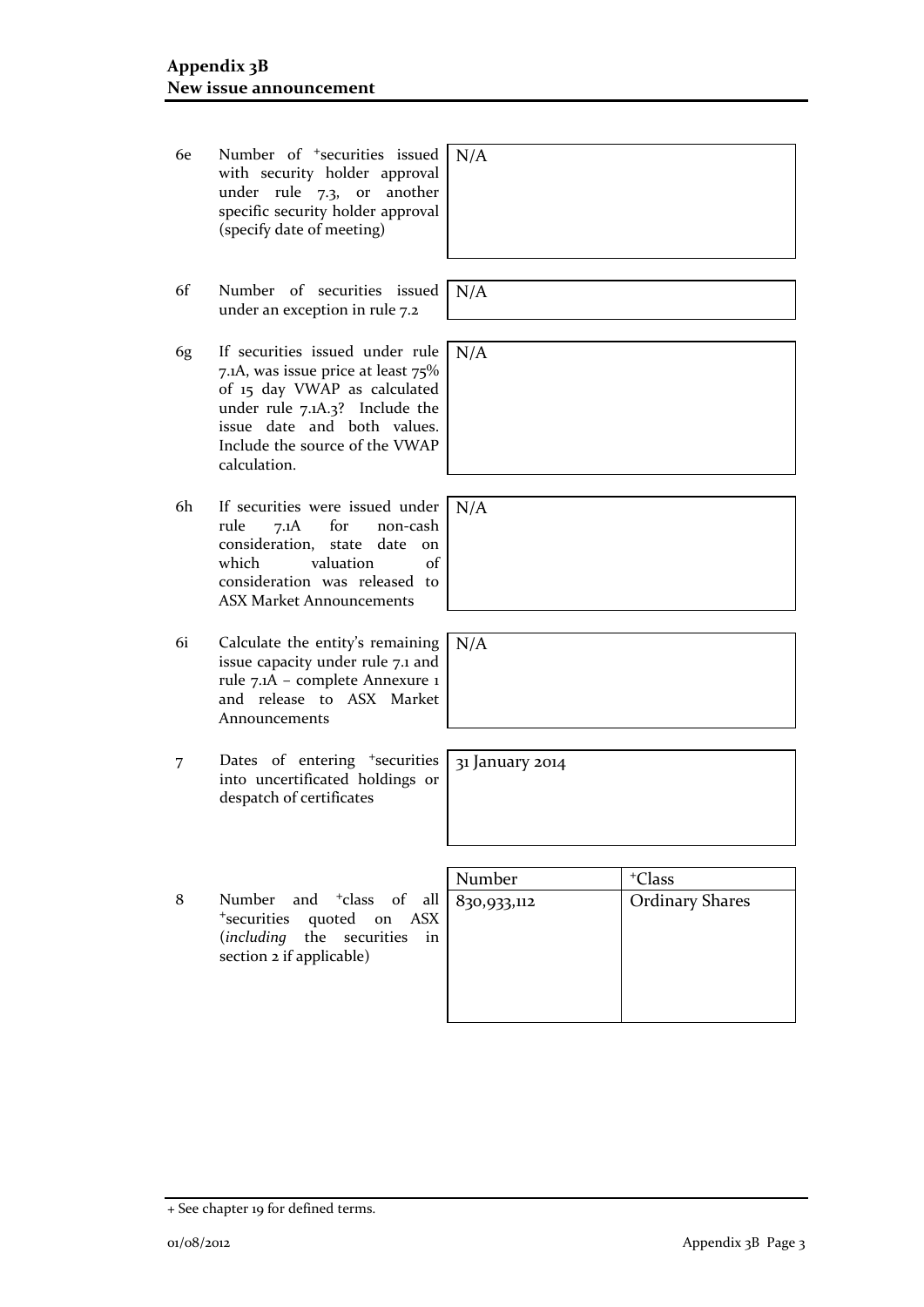- Number + Class 9 Number and <sup>+</sup>class of all <sup>+</sup>securities not quoted on ASX (*including* the securities in section 2 if applicable) Performance Rights (on vesting the rights require the issue of 148,442 Ordinary Shares) 66,337 51,277 30,828 1 August 2014 Performance Rights 1 August 2015 Performance Rights 1 August 2016 Performance Rights
- 10 Dividend policy (in the case of a trust, distribution policy) on the increased capital (interests)

Performance Rights - no dividend is payable. On vesting, dividends are payable on the Ordinary Shares issued

# **Part 2 - Bonus issue or pro rata issue**

| 11 | security holder approval<br><i>Is</i><br>required?                                                                         |  |
|----|----------------------------------------------------------------------------------------------------------------------------|--|
| 12 | Is the issue renounceable or non-<br>renounceable?                                                                         |  |
| 13 | Ratio in which the <sup>+</sup> securities<br>will be offered                                                              |  |
| 14 | <sup>+</sup> Class of <sup>+</sup> securities to which the<br>offer relates                                                |  |
| 15 | +Record date<br>to determine<br>entitlements                                                                               |  |
| 16 | different<br>holdings<br>Will<br>on<br>registers (or subregisters) be<br>for<br>calculating<br>aggregated<br>entitlements? |  |
| 17 | Policy for deciding entitlements<br>in relation to fractions                                                               |  |
|    |                                                                                                                            |  |

<sup>+</sup> See chapter 19 for defined terms.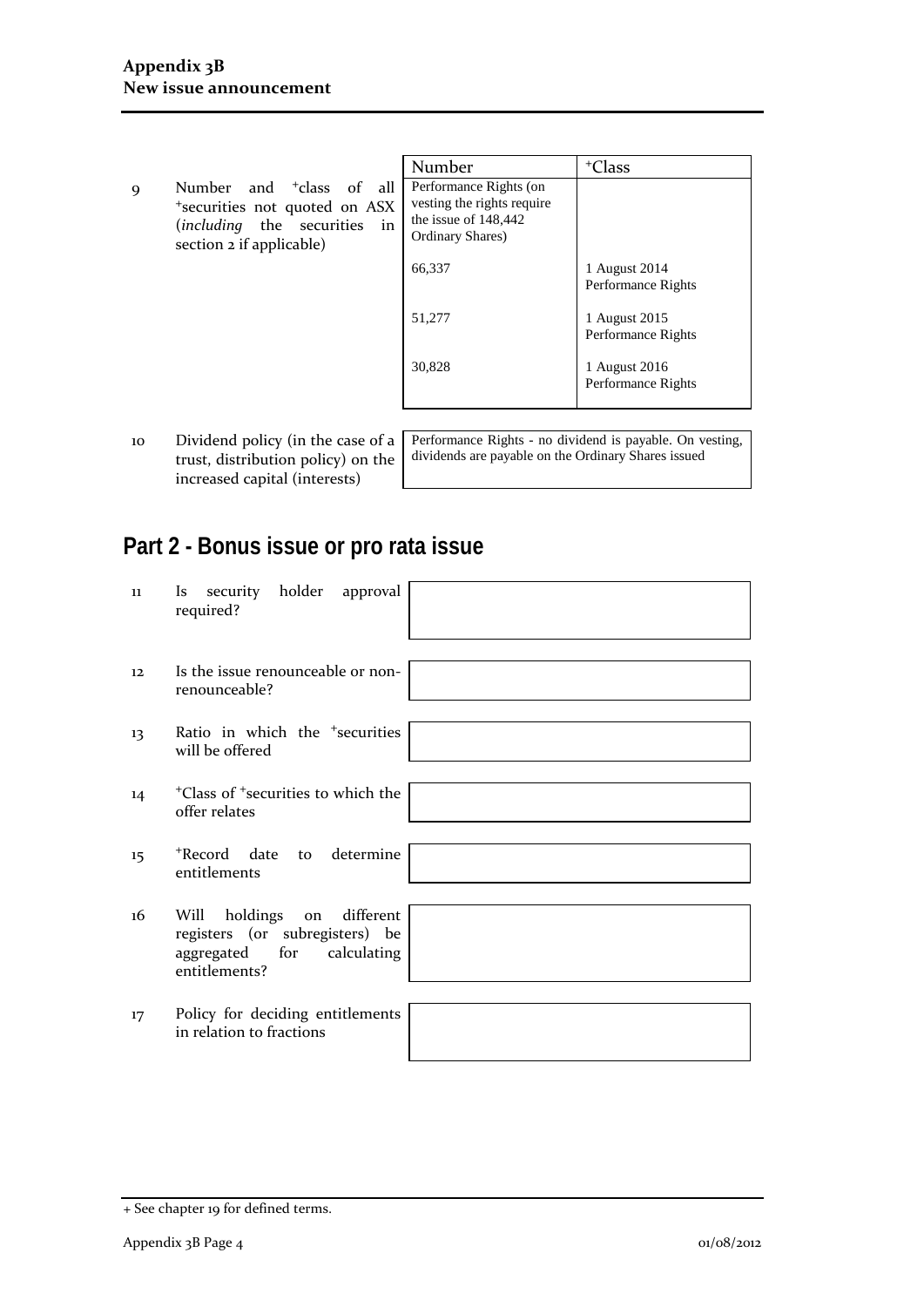| 18 | Names of countries in which the<br>entity has <sup>+</sup> security holders who<br>will not be sent new issue<br>documents<br>Note: Security holders must be told how their<br>entitlements are to be dealt with.<br>Cross reference: rule 7.7. |
|----|-------------------------------------------------------------------------------------------------------------------------------------------------------------------------------------------------------------------------------------------------|
| 19 | Closing date<br>of<br>for<br>receipt<br>acceptances or renunciations                                                                                                                                                                            |
| 20 | Names of any underwriters                                                                                                                                                                                                                       |
| 21 | Amount of any underwriting fee<br>or commission                                                                                                                                                                                                 |
| 22 | Names of any brokers to the<br>issue                                                                                                                                                                                                            |
| 23 | Fee or commission payable to the                                                                                                                                                                                                                |
|    | broker to the issue                                                                                                                                                                                                                             |
| 24 | Amount of any handling fee<br>payable to brokers who lodge<br>acceptances or renunciations on<br>behalf of <sup>+</sup> security holders                                                                                                        |
| 25 | If the issue is contingent on<br>*security holders' approval, the<br>date of the meeting                                                                                                                                                        |
| 26 | Date entitlement and acceptance<br>form and prospectus or Product<br>Disclosure Statement will be sent<br>to persons entitled                                                                                                                   |
| 27 | If the entity has issued options,<br>and the terms entitle option<br>holders<br>participate<br>to<br>on<br>exercise, the<br>date on which<br>notices will be sent to option<br>holders                                                          |
| 28 | Date rights trading will begin (if<br>applicable)                                                                                                                                                                                               |
| 29 | Date rights trading will end (if<br>applicable)                                                                                                                                                                                                 |
| 30 | How do <sup>+</sup> security holders sell                                                                                                                                                                                                       |

<sup>+</sup> See chapter 19 for defined terms.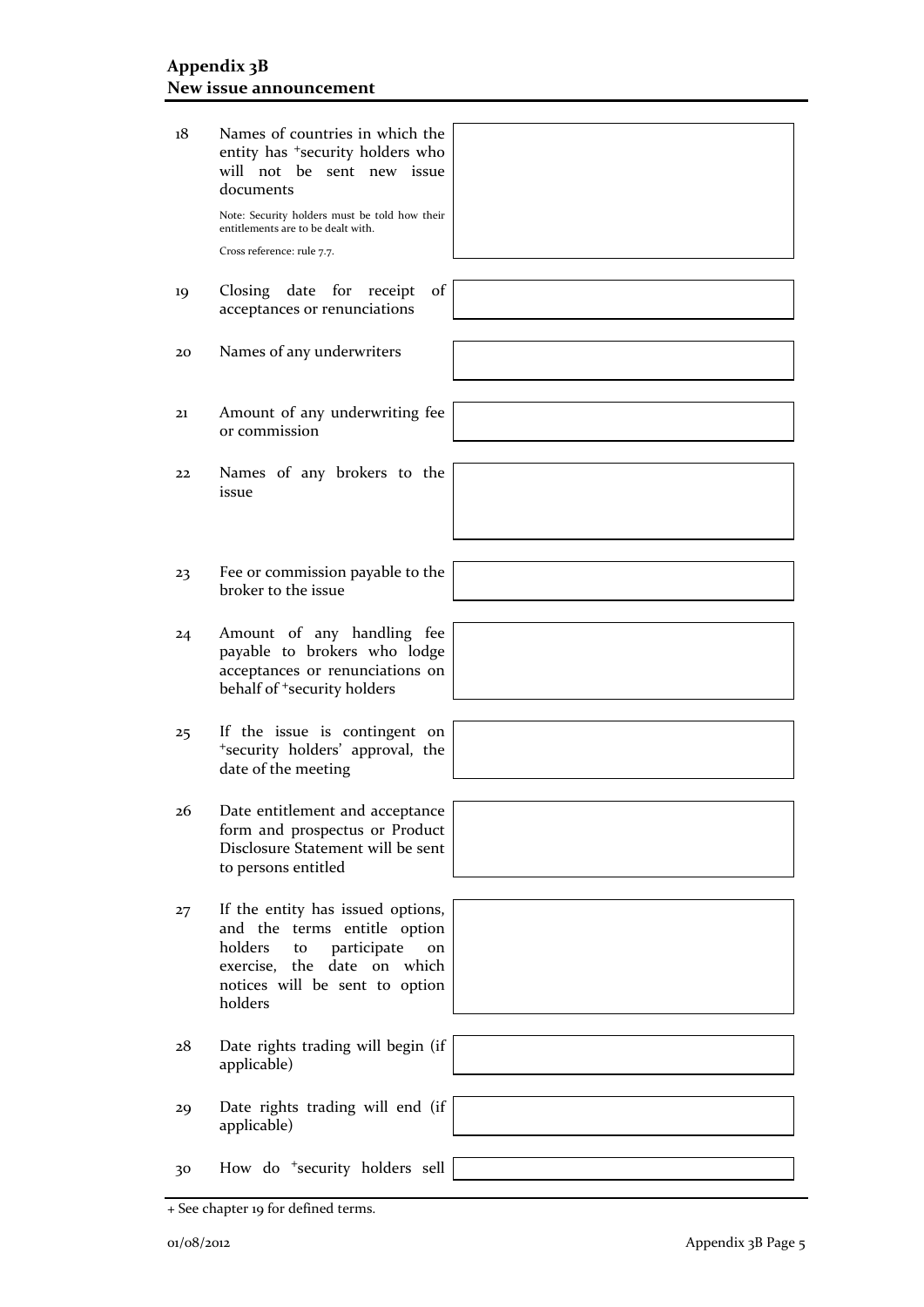### **Appendix 3B New issue announcement**

| their entitlements in full through<br>a broker?                                                                            |  |
|----------------------------------------------------------------------------------------------------------------------------|--|
|                                                                                                                            |  |
| How do <sup>+</sup> security holders sell<br>part of their entitlements<br>through a broker and accept for<br>the balance? |  |
|                                                                                                                            |  |
|                                                                                                                            |  |
| How do <sup>+</sup> security holders dispose<br>of their entitlements (except by<br>sale through a broker)?                |  |
|                                                                                                                            |  |
| <sup>+</sup> Despatch date                                                                                                 |  |
|                                                                                                                            |  |

# **Part 3 - Quotation of securities**

*You need only complete this section if you are applying for quotation of securities*

34 Type of securities (*tick one*)

| (a) |  | $\sqrt{\phantom{a}}$ Securities described in Part 1 |  |  |  |  |
|-----|--|-----------------------------------------------------|--|--|--|--|
|-----|--|-----------------------------------------------------|--|--|--|--|

(b) All other securities

Example: restricted securities at the end of the escrowed period, partly paid securities that become fully paid, employee incentive share securities when restriction ends, securities issued on expiry or conversion of convertible securities

### **Entities that have ticked box 34(a)**

### **Additional securities forming a new class of securities**

|           |  |  | Tick to indicate you are providing the information or |  |
|-----------|--|--|-------------------------------------------------------|--|
| documents |  |  |                                                       |  |

| 35 | If the 'securities are 'equity securities, the names of the 20 largest holders of the |
|----|---------------------------------------------------------------------------------------|
|    | additional *securities, and the number and percentage of additional *securities       |
|    | held by those holders                                                                 |

36 If the +securities are +equity securities, a distribution schedule of the additional <sup>+</sup>securities setting out the number of holders in the categories 1 - 1,000 1,001 - 5,000 5,001 - 10,000 10,001 - 100,000 100,001 and over

37 A copy of any trust deed for the additional +securities

<sup>+</sup> See chapter 19 for defined terms.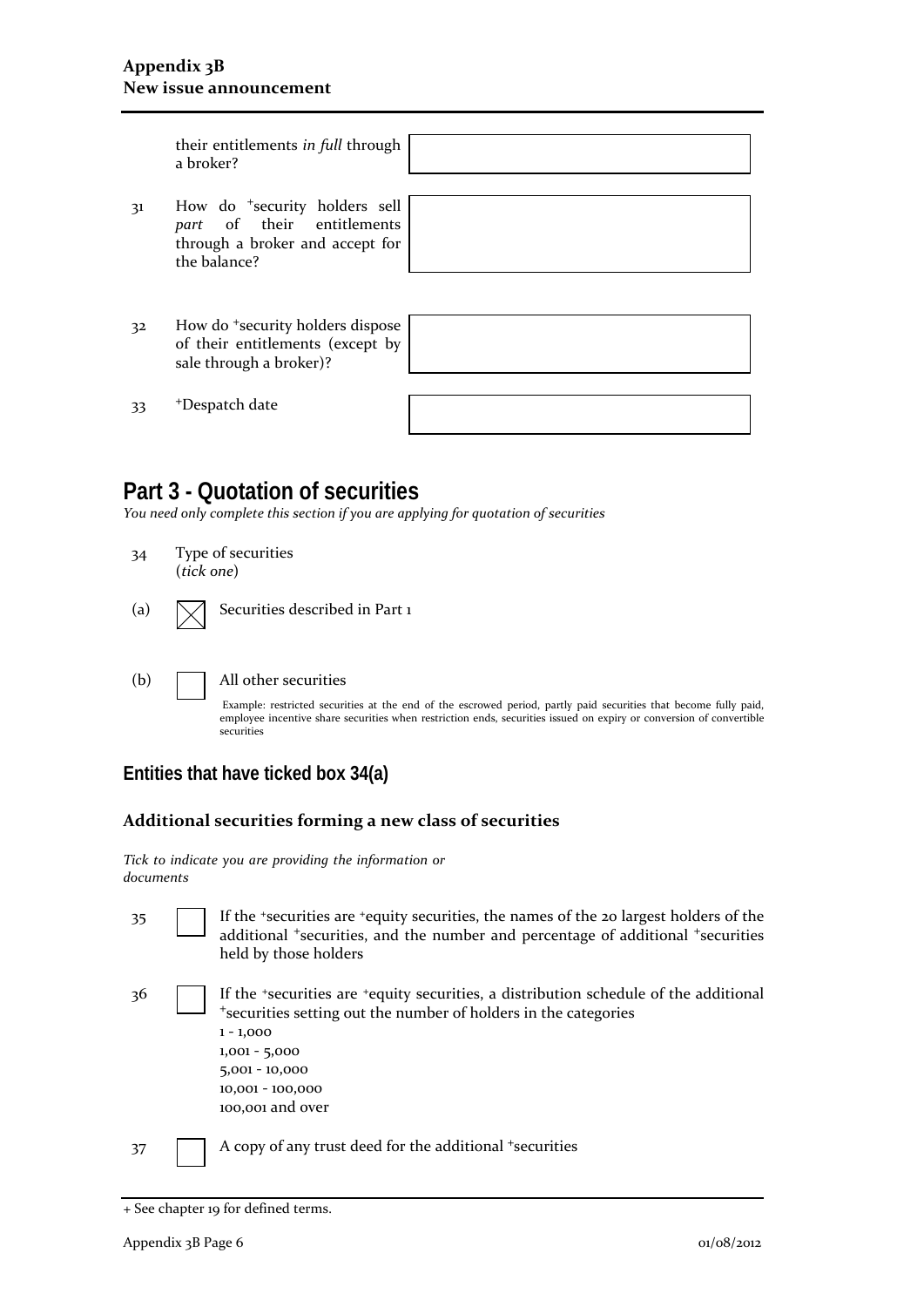## **Entities that have ticked box 34(b)**

- 38 Number of securities for which <sup>+</sup>quotation is sought
- 39 Class of <sup>+</sup>securities for which quotation is sought
- 40 Do the <sup>+</sup>securities rank equally in all respects from the date of allotment with an existing <sup>+</sup>class of quoted <sup>+</sup>securities?

If the additional securities do not rank equally, please state:

- the date from which they do
- the extent to which they participate for the next dividend, (in the case of a trust, distribution) or interest payment
- the extent to which they do not rank equally, other than in relation to the next dividend, distribution or interest payment
- 41 Reason for request for quotation now

Example: In the case of restricted securities, end of restriction period

(if issued upon conversion of another security, clearly identify that other security)

42 Number and <sup>+</sup>class of all <sup>+</sup>securities quoted on ASX (*including* the securities in clause 38)

| <sup>+</sup> Class |
|--------------------|
|                    |
|                    |
|                    |
|                    |
|                    |
|                    |
|                    |

### **Quotation agreement**

1 <sup>+</sup>Quotation of our additional +securities is in ASX's absolute discretion. ASX may quote the +securities on any conditions it decides.

<sup>+</sup> See chapter 19 for defined terms.